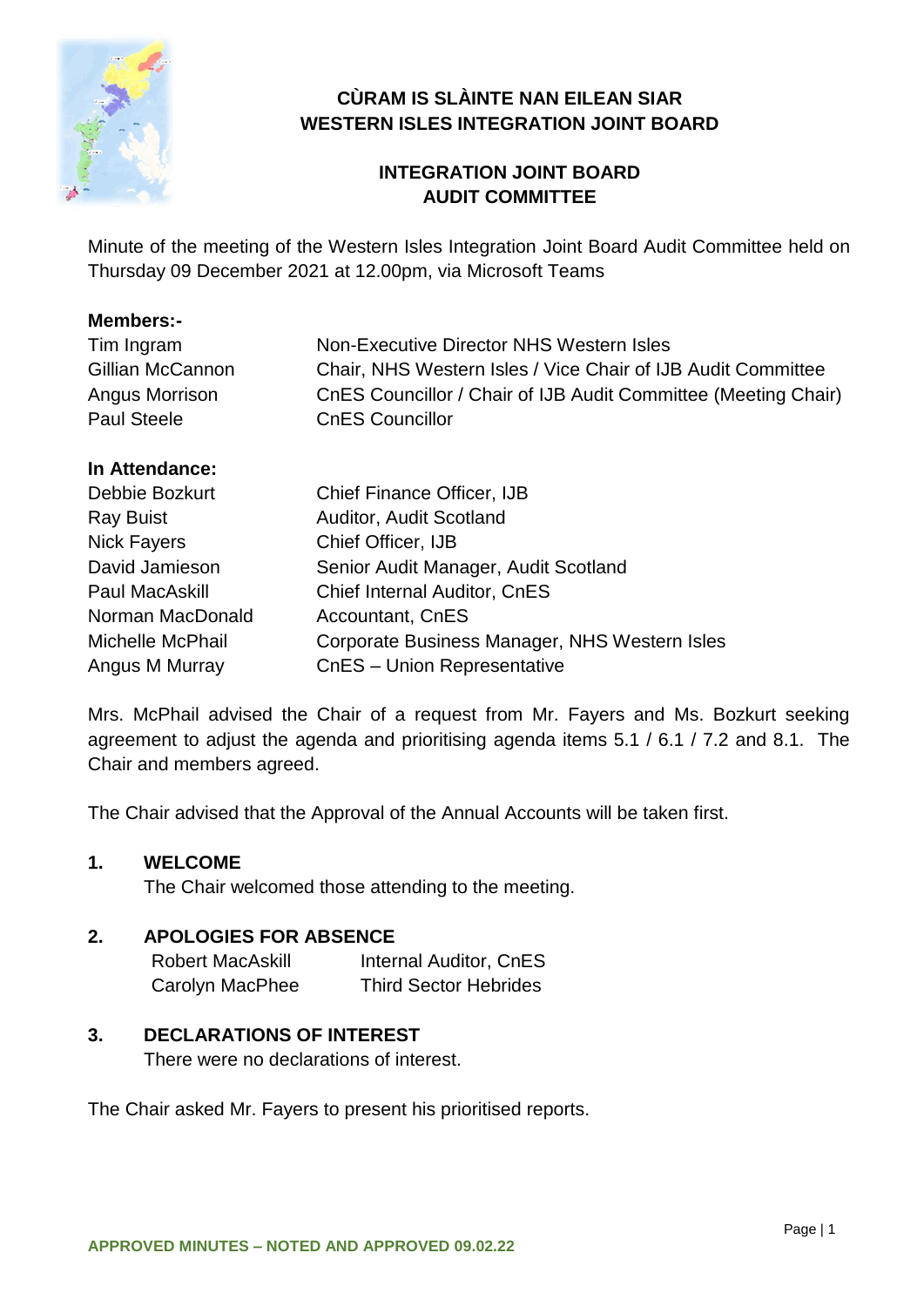# **5. AUDIT AND FINANCIAL GOVERNANCE**

- 5.1 Annual Accounts
- 5.1.1 Audit Scotland Annual Accounts Report
- 5.1.2 Integration Joint Board Annual Accounts 20/21
- 5.1.3 Letter of Representation

Mr. David Jamieson, Audit Scotland, drew colleagues' attention to the report highlighting the following sections:

- The Auditors opinion on the annual accounts are unmodified
- Limited progress was made in the year due to Covid-19 recovery
- Financial management and sustainability
	- $\circ$  A planned budget deficit of £3 million was to be met from savings and reserves, but in-year budget increases for Covid-19, unspent funding, and staff vacancies meant that the IJB underspent by £3.9 million in 2020/21
	- $\circ$  £1.8 million of unspent Covid and other funding has been added to IJB reserves
	- $\circ$  Only 25 per cent of achieved savings are recurrent and next year's budget deficit is £3.8 million, which is yet to be met through planned savings
	- o Medium-term financial plans project a cumulative £6.6 million deficit by 2023/24, if recurring savings are not identified
- Governance, Transparency and Best Value
	- o The IJB needs to publish a three-year Strategic Plan to set out objectives and how services will be delivered.
	- o The last best value self-assessment was carried out in 2019
	- o An integrated workforce plan is not expected to be completed by March 2022.

Members debated the report commenting on the following:

- Moving forward identifying potential savings ~ Debbie Bozkurt advised that the NHS is contained within the RMP4 – Recovery and Mobilisation Plan V4, which is a requirement from Scottish Government. The Comhairle allocation is recurrent based on the original allocation at the start of the partnership in 2015 and is classed as flat cash as there is no uplift taking cognisance of Council staff annual wage increase or increase in service charges.
- It was confirmed that the IJB will be asked to approve the Report at its meeting on the 16 December 2021.

The Chair thanked colleagues for their review of the Report and thanked Audit Scotland colleagues for their continued support.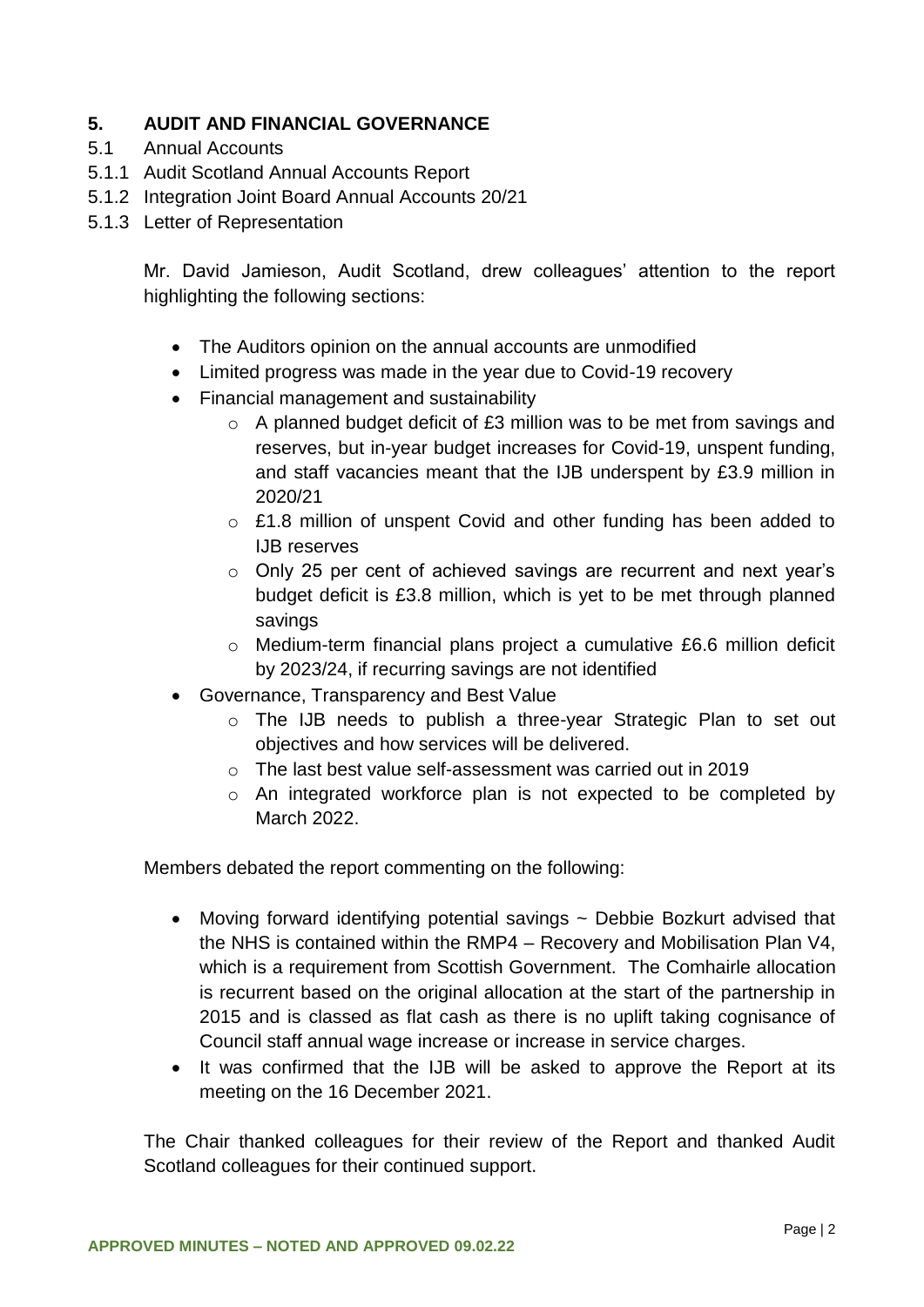Debbie Bozkurt, Chief Finance Officer, presented the Annual Accounts and letter of representation for approval.

The Annual Accounts, as reviewed by Audit Scotland provides awareness of the collective funding into the IJB from both parent bodies, NHS £1,030,708 and Comhairle £2,185,685 equating to the IJB obtaining £3,216,393. The allocation from the parent bodies is to provide and covers the cost to deliver the required services, although there is an issue of the Comhairle and flat cash.

Debbie Bozkurt noted the level of reserves as at 31 March 2021 being £8,045k, broken down as £2,135k specific reserves, £4,441k earmarked and £1,469k general reserves.

Taking account of the financial outlook and risks, the IJBs underlying deficit is £2.1m.

The letter of representation is the formal sign off letter from the Chief Finance Officer to Audit Scotland, as the external auditing company appointed by the Auditor General, confirming that appropriate action and review has been undertaken and the Annual Accounts are a true and fair reflection of the financial and governance position of the IJB.

# **Decision: The Committee formally:**

- **Approved the Annual Accounts report from Audit Scotland;**
- **Approved the IJB Annual Accounts; and**
- **Approved the letter of representation**
- **Action: The reports will be presented to the IJB in December for approval – agenda item for 16 December 2021.**

# **8. OPERATIONAL PERFORMANCE**

8.1 Winter Planning for Health and Social Care

The Chief Officer, Nick Fayers, advised that the Scottish Government are making additional allocation available to Health and Social Care and will be recurring. The funding is a direct response to the intense winter planning and systems pressures work that has taken place over recent work with stakeholders  $\sim$  NHS, Local Authorities, trade unions and staff representatives. The allocation may come via the NHS or Local Authorities, however the full allocation must be passed onto the IJB in full.

It was noted that the purpose of the allocation is support:

- $\triangleright$  Maximising capacity;
- $\triangleright$  Ensuring staff wellbeing;
- $\triangleright$  Ensuring system flow; and
- $\triangleright$  Improving outcomes.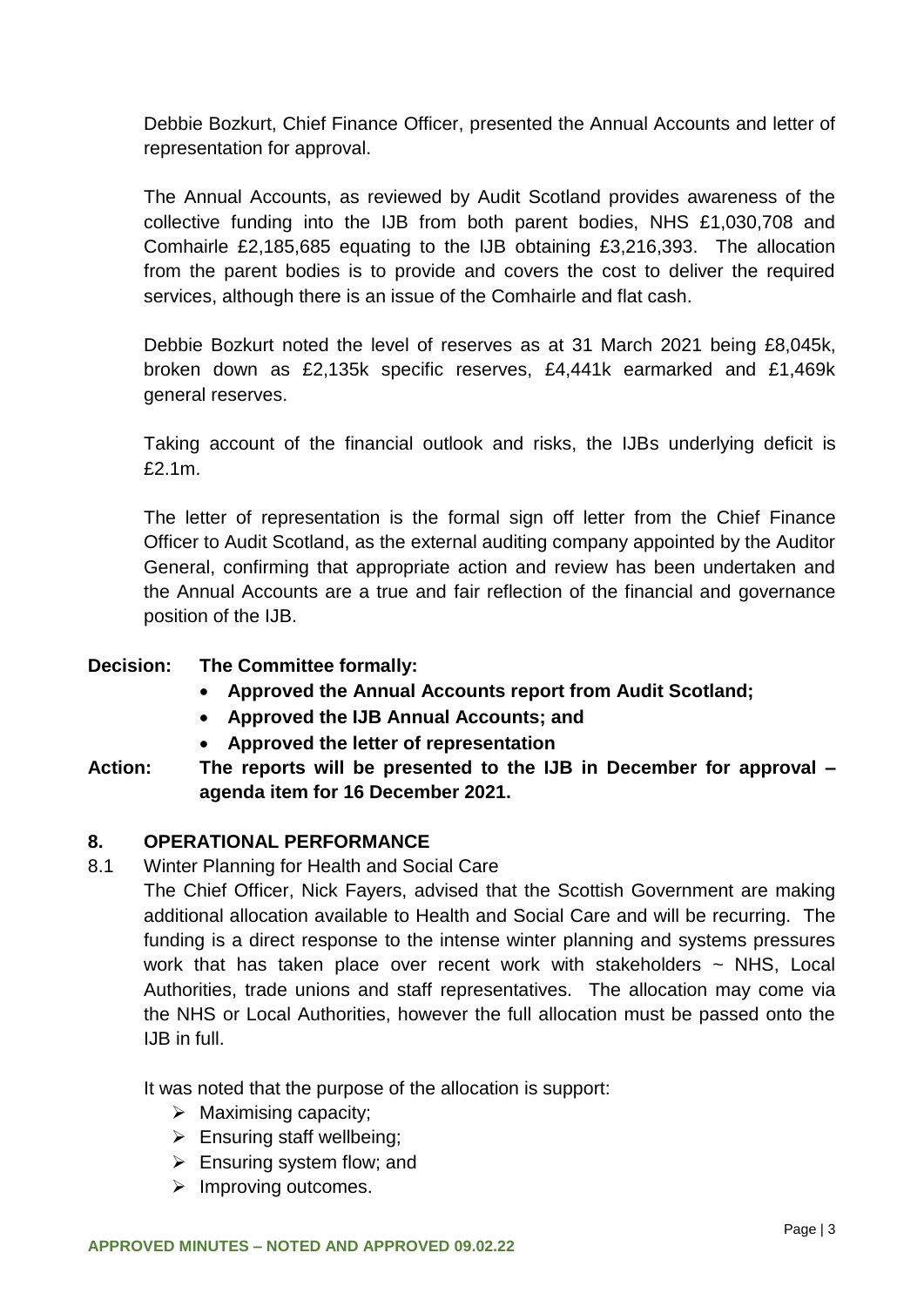The Chief Officer advised as to how the Winter Planning allocation for 22/23 will be utilised, within the required areas, defined by the allocation of approximately £1.3m.

To support the services the Chief Officer advised of the Integrated Corporate Management Team agreed to utilise part of the allocation to employ additional staff to support the services with the employer being the NHS and working across the health and social care partnership.

Members noted the rational for basing the recruitment on NHS terms and conditions as over the previous 6 months the Comhairle success to recruitment has been filled at 53% whereas the NHS has a success rate of 91%. The allocation would be used to seek to employ a further 16.88wte posts to support care to residents.

Malcolm Burr confirmed that the proposal had been discussed with himself and Gordon Jamieson, Chief Executive of NHS Western Isles and other senior colleagues.

Nick Fayers indicated that there is a need to work with both parent bodies to obtain their Workforce Plans to enable an integrated approach to be achieved to support the need within the health and social care delivery.

Members raised concern at the possibility that current council employees may apply for the new posts, given the improved terms and conditions laid out in the NHS, which only moves the existing staff around rather than finding new colleagues. Both Nick Fayers and Debbie Bozkurt agreed that this is a possibility but there may be some existing staff who are content to work for the Council and enables potential new staff to come forward, increasing the available workforce.

Malcolm Burr indicated that the Comhairle Policy & Resource Committee have discussed their ability to make discretionary payments to staff that would be permitted within the single status parameters. A survey with staff is being undertaken and the results will be shared once completed.

Members noted that part of the issue is not just pay related but is around anti-social hours and car support.

Gillian McCannon acknowledged the position as highlighted by Malcolm Burr and the Comhairle's willingness to review their employment process, taking into consideration that any changes may impact on other employed groups within the Council.

The Chair enquired as to the number of people in hospital waiting to be discharged but who are held up due to the inability to provide care at home.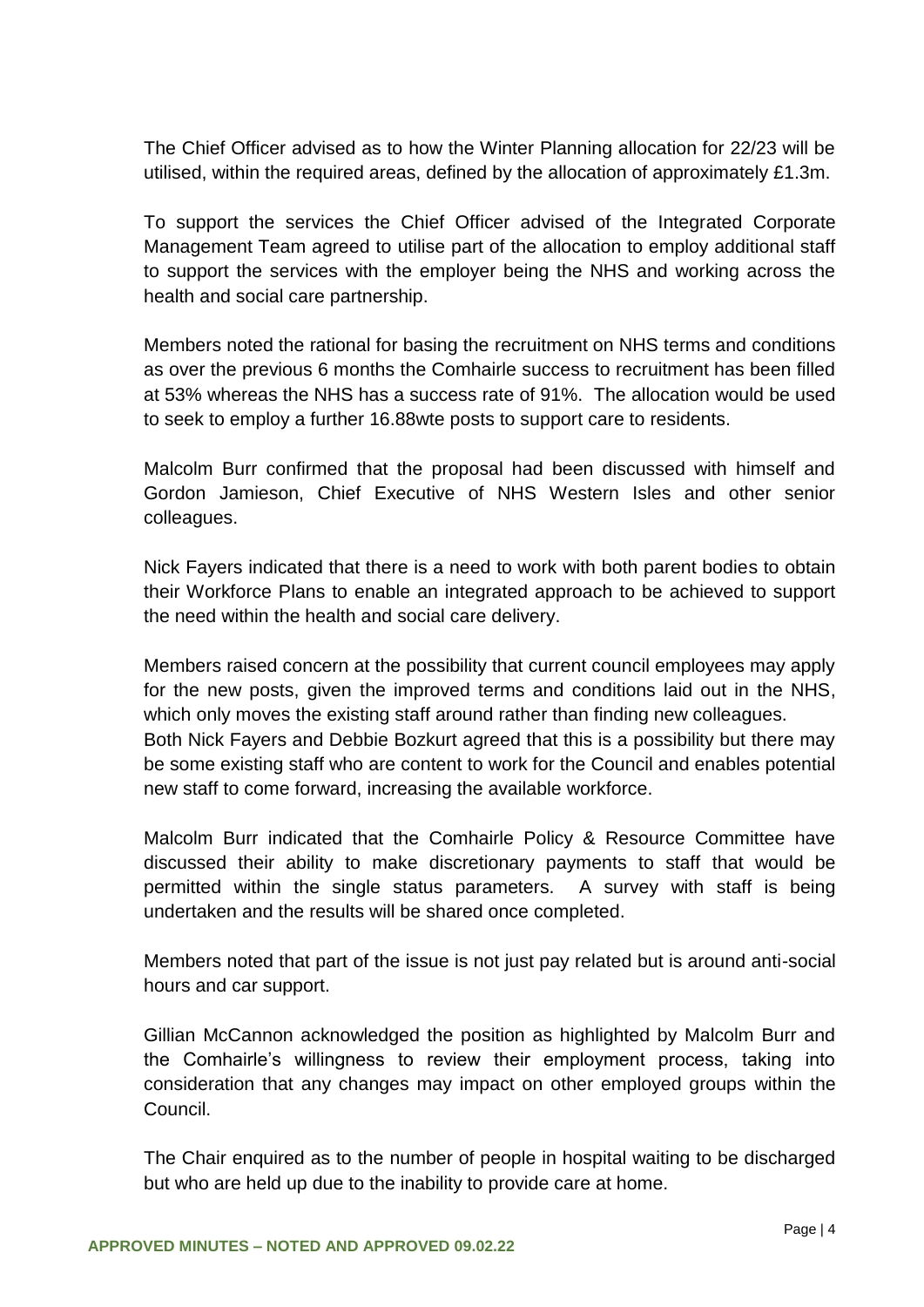Nick Fayers indicated that as at November 2021, 26 people are classed as Delayed Discharge but this has improved recently with the position as at the beginning of December being 13 people waiting. The level of unmet need in the Community is 575 hours where people are waiting for support and are vulnerable.

#### *Malcolm Burr left the meeting at 12:56*

Nick Fayers advised that the report will be presented to the IJB in December noting the same purpose and rationale but asking Members to approve in principle recommendations.

The Chair thanked colleagues for their honesty and openness is bringing the challenge, and possible support solutions, to the eyes of the Committee.

- **Decision: The Committee was asked to, in principle, note and approve the following. The Committee:**
	- **Noted the plan for appropriate care and support for people who are unnecessarily delayed in hospital;**
	- **Approved the establishment of 16.88 wte Health and Social Care Workers through NHS Western Isles terms and conditions;**
	- **Approved the transfer of grant to NHS Western Isles for expanding care at home capacity on the understanding any underspend is held in IJB reserves for the original purpose of the fund; and**
	- **Noted the plan for Multi-Disciplinary Working.**
- **Action: The report will be presented to the IJB in December seeking collective and formal approval.**

#### **7. STAFF GOVERNANCE**

7.2 Workforce Report Health and Social Care – recruitment challenges

Nick Fayers, Chief Officer, presented the report to member advising:

- $\triangleright$  Members are aware of the demographic aging population of the Western Isles by age projection 2018-2028 meaning that from 30years to 59 years there is a dramatic reduction in available working age population.
- $\triangleright$  Health and Social Care have a number of vacancies which have been carrying for some time. The recruitment to these posts are from the local recruitment market but some posts are required and impacted on national shortage  $\sim$  consultant, laboratory technicians, pharmacists and Allied Health Professionals. These posts require higher locum agency cost, when we can attract people to come to the islands.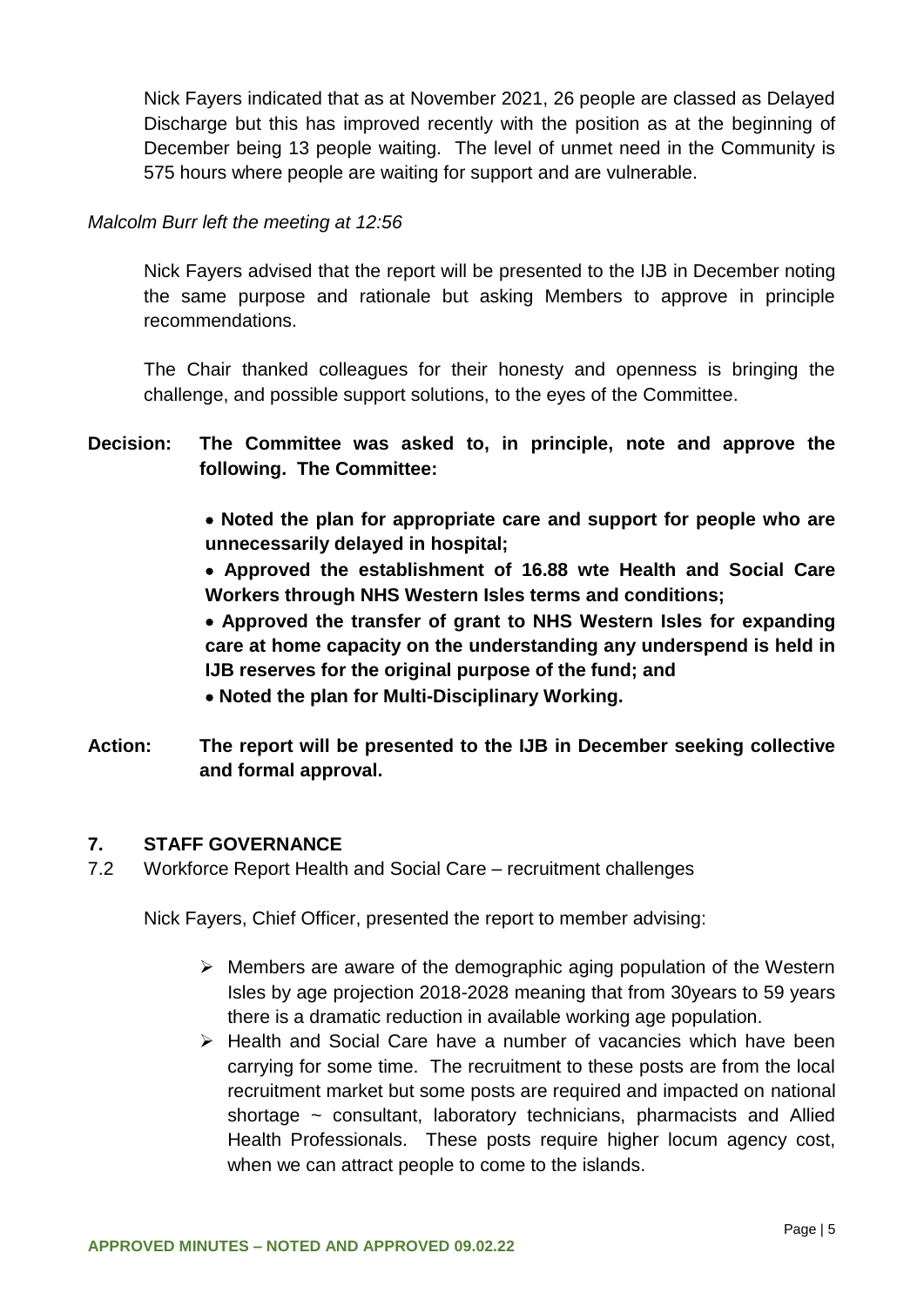- $\triangleright$  To support the services it was noted that 162 people are needed to be sourced and recruited. This is extremely challenging given the low available pool of working population to pull from.
- $\triangleright$  Delayed Discharges within the Western Isles Hospital is consuming 20% of bed capacity;
- $\triangleright$  The impact of being a delayed discharge means that people deteriorate and become more dependent and therefore require more support.
- $\triangleright$  Mitigation of the issue would come from:
- $\geq$  17 new posts expanding Care at Home capacity by using the Scottish government Winter Planning monies, as noted in report 8.2 discussed today;
- $\triangleright$  If the Health and Social Care Partnership is not able to recruit into Care at Home posts whether through Single Status Terms and Conditions or through Agenda for Change Conditions then we would need to look at centralizing complex packages and clients with high points of care into the Housing with Extra Care. This would then release staff to follow these patients;
- $\triangleright$  The Chief Officer, with support, will enter into negotiations with agencies to see if they are able to recruit locum staff into the Goathill complex and at what level of pay. This however will mean providing accommodation which is at a premium and the cost will increase the existing £1.2m gap in Goathill funding;
- $\triangleright$  The Chief Officer will bring both the Private Sector and Thirds Sector around the table to look at the problems with recruitment of staff and volunteers and ascertain whether there is any best practice and learning within these organization that with provide some solutions to the recruitment market;
- $\triangleright$  To widen recruitment market to rest of Scotland and UK, work needs to be undertaken to make Social Care jobs more attractive not just financially, although this is a factor. It is unlikely that families will move to the Islands to take a job that pays slightly above minimum wage. The caring industry is predominantly a female role, to entice families to the Islands needs to provide appropriate jobs for the whole family on the Islands; and
- $\triangleright$  There is some support available through grant schemes e.g. Island Bond, the incentive is money to support new business rather than be employed into local existing jobs. The new way of working from home brought about by the pandemic is also having an effect on the job market as incoming population can "bring" their job with them rather than join the local market pool. Also the existing population can undertake off island work without moving from their Island base. This reduces the local recruitment market further.

Members deliberated the position and the updates provided. Suggestions as to advertisements, publicity etc. was put forward however the realisation that there is not enough people on island to support service demand is critical.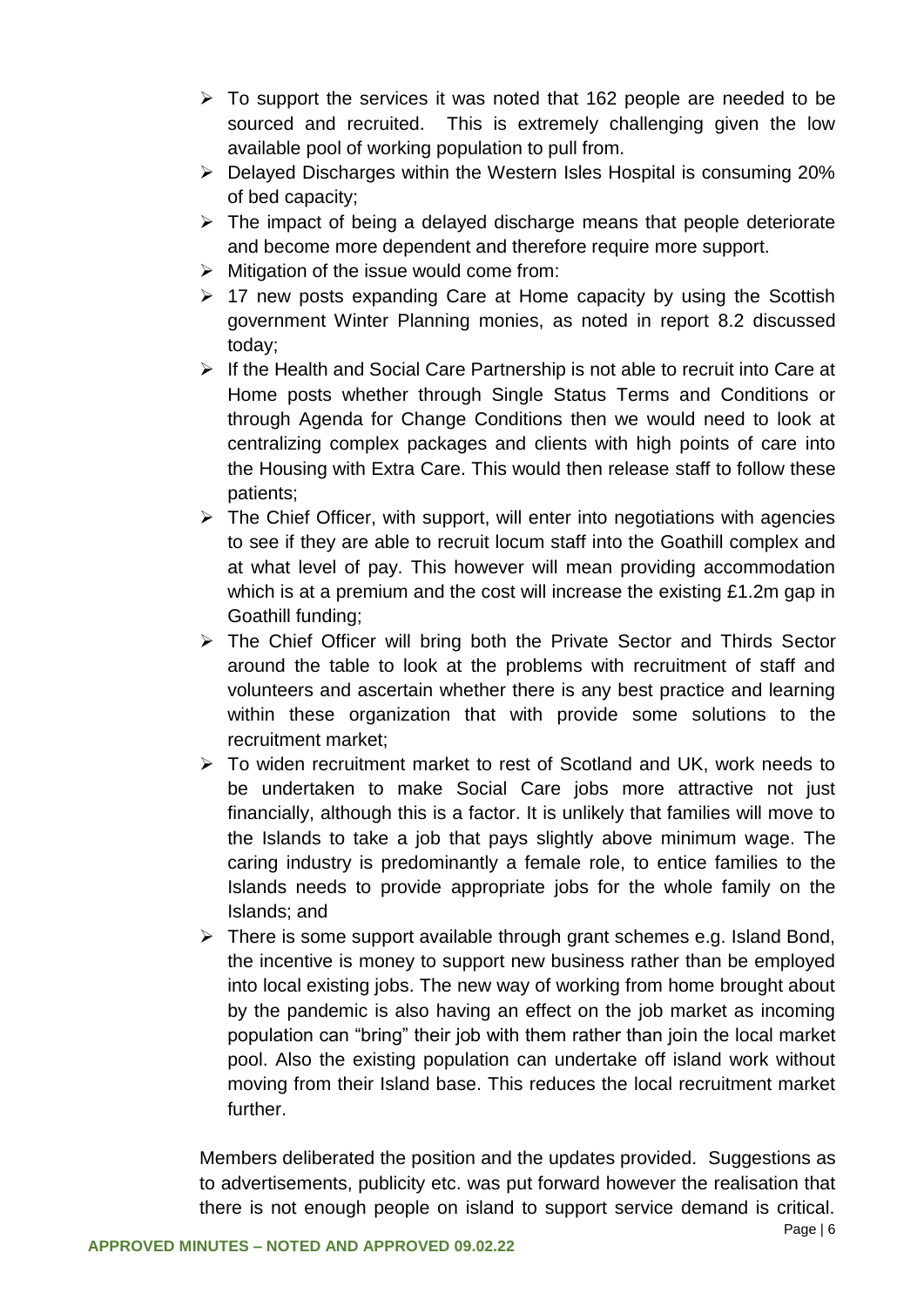Support needs to be obtained, not just from the local OHCPP but from Scottish Government to retain an island population.

The Chair thanked Nick Fayers for his report specifying the issues and concerns. He asked members to note the recommendations, advising that the report will be presented to the IJB for collective review and seek approval of the recommendations.

#### **Decision: The Committee was asked to note/approve in principle:**

- **Approved work required to cost and the feasibility of bringing new Care at Home vacancies through NHS Terms and Conditions;**
- **Approved the use Scenario analysis to ascertain the effect of increasing grade of Social Care Assistants across the Social Care Portfolio;**
- **Approved the Chief Officer entering in to initial conversations with agencies; and**
- **Engage Scottish Government in the repopulation agenda in a meaningful and timely manner.**
- **Action: The report will be presented to the collective IJB seeking agreement of the recommendations.**

# **6. CORPORATE GOVERNANCE**

# **6.1 Goathill Project Update**

Nick Fayers, Chief Officer, presented the report to members, raising his significant concerns at the ability to open Goathill facility in May 2022 given the financial gap and workforce gap.

Nick Fayers took members through the report noting:

- $\triangleright$  Goathill Campus had been agreed as part of the Comhairle Strategic Housing Investment Plan 2017/22 with the support of Cùram is Slàinte nan Eilean Siar (Western Isles Integrated Joint Board) and in partnership with the Hebridean Housing Partnership. The plan was to deliver a large strategic housing site in the Goathill area of Stornoway with the objective to deliver general need housing, 'Extra Care' housing, and a care home hub as part of the re-provisioning of housing to meet the needs of our elderly population.
- Taking all the current facilities, Dun Eisdean, Dun Berisay, Blar Buidhe and respite there are 145 beds available in total. With the new model, 170 beds are available.
- $\triangleright$  The model provides 52 bedded care home contained within 4 wings each with 13 beds. There is an additional facility for 50 extra care flats. The proposal currently is to utilise 25 of the 50 flats to support 11 respite beds, 10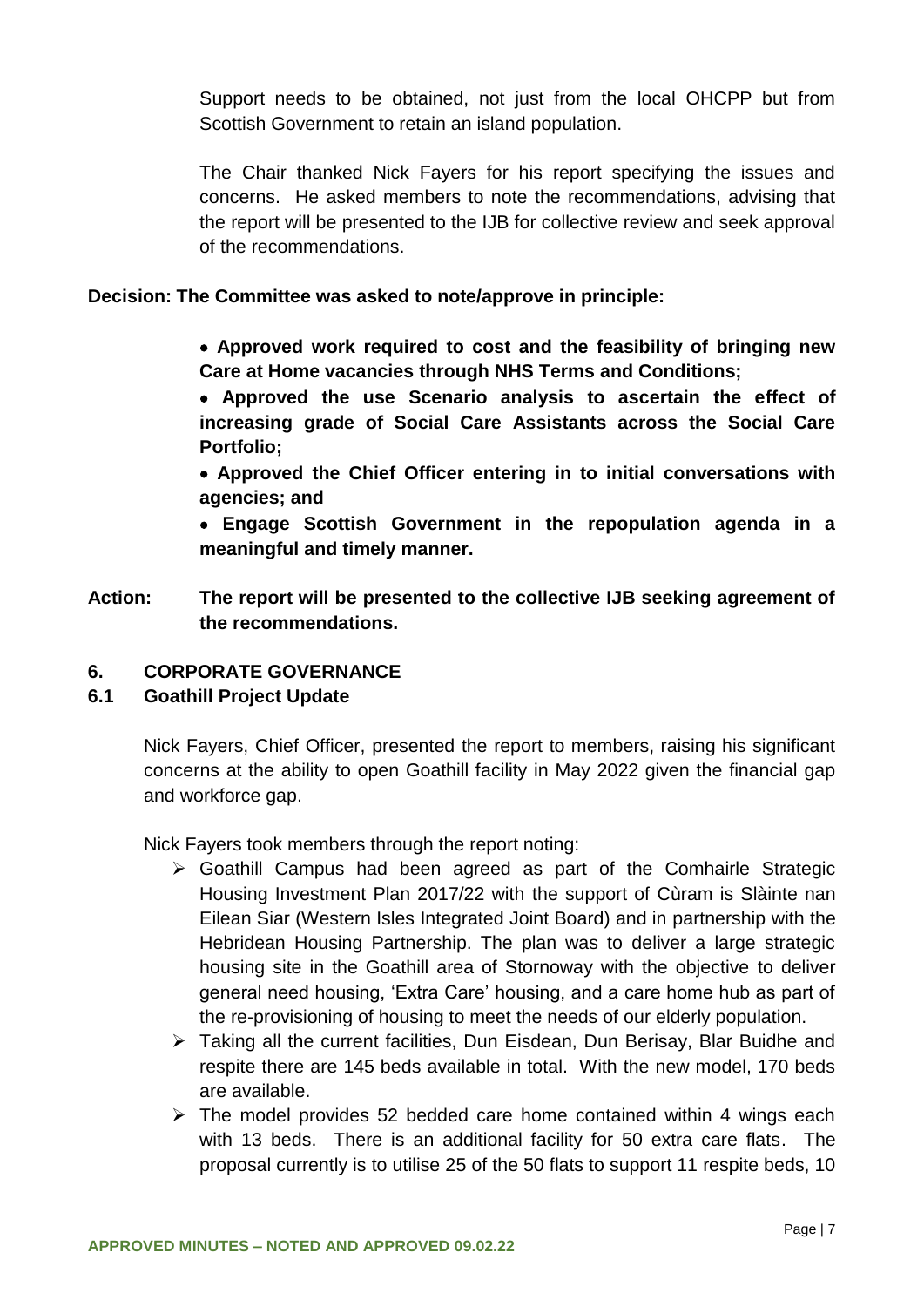care beds and 4 intermediate care beds. All or part of which would require registration with the Care Commission.

- $\triangleright$  A report was provided to the IJB in September 2021, providing an update on the revenue estimates. At the time of the report there was a £28,296 revenue shortfall on the Goathill project. By early 2020, the Chief Finance Officer (CFO) had been given notice that the financial shortfall had risen considerably and had escalated the position to senior managers within Comhairle nan Eilean Siar. Debbie Bozkurt and senior colleagues started on work to try and bring the shortfall under control and bring the Goathill project to a break-even position. At budget setting the CFO alluded to the potential shortfall on the project in the 3 year plan.
- $\triangleright$  In September 2021 Debbie Bozkurt worked with Social Care staff and the projected financial shortfall at that time was £1,805k. The Social Care Team has evaluated the staffing model required and the gap has reduced to £1,179k as of 25th November 2021. Any Workforce issues will be discussed within the Health and Social Care Workforce report as the increase workforce required needs to be taken into context with other service requirements.
- $\triangleright$  Putting the shortfall, £1,179k into context, the IJB Social Care has a £2m underlying deficit which is a direct result of the flat cash being provided by the Comhairle for the past 4 years – no inflation uplift to pay staff their annual increments.
- $\triangleright$  The IJB budget for 22/23 will start with a minimum budget gap of £3.2m just on Social Care Workforce without taking into consideration the NHS Partner's pressures and any other pressure including on and off island placements.

Gillian McCannon raised her concern at the need to delivery safe staffing level to support the needs of clients within the new complex, however she wished her concerns to be specifically noted.

The Chair reflected on a recent discussion held in private with Councillors and the position is completely different from what was presented and discussed. He raised his grave concern at what the Comhairle are being informed of is accurate given the information presented today by the Chief Officer and Chief Finance Officer.

Mr. MacAskill supported the Chair's concerns from the auditing purpose. He advised that when he asked Comhairle colleagues if every person transitioning into the new facility would there be a supported bed available he was told yes.

Nick Fayers clarified that yes there are sufficient beds to support the transition of clients, however there is not the required staffing to provide a safe and effective environment for the clients to stay in.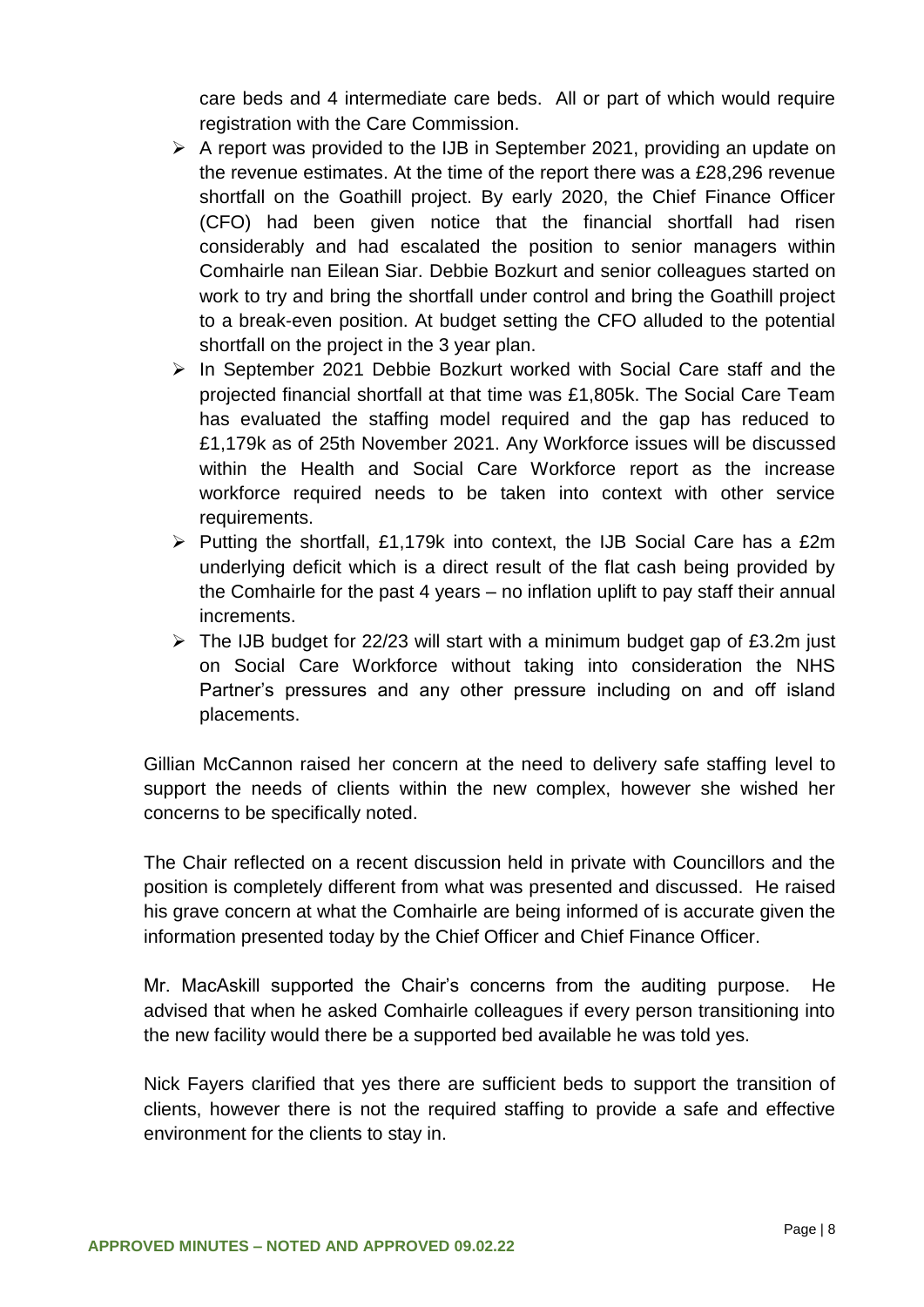The IJB / Health and Social Care Partnership does not have the ability for double running costs nor have the ability to utilise the current staff in both Dun Berisay and Dun Eisdean as this would provide insufficient staffing to open up the whole facility.

Debbie Bozkurt, Chief Finance Officer, advised that given the number of people transitioning and the level of staff required to open the facility safely there is a gap of £727k which needs to be funded.

Gillian McCannon, Chair of the IJB, requested that the report is presented to the full IJB for collective consideration. She raised her concern in relation to the assessment of the current client list as to which client can live in housing with extra care facility given their current level of care required resulting in them being placed within a residential care facility.

Paul MacAskill and the Chair, Angus Morrison, were concerned at the different levels of information being presented to the Councillors and to the IJB Audit Committee. The Chair requested that Nick Fayers discusses this with his senior Comhairle colleagues, Emma MacSween and Jack Libby, to ascertain what information is being presented to which group of people.

The Chair also requested that Nick Fayers meets with Malcolm Burr to ascertain the financial position and support.

The Chair asked Norman MacDonald for his view. Mr. MacDonald advised that the Comhairle's financial position is known and as a Council it would not have been prudent or appropriate to approve an HR report if additional funding was required.

It was requested that a critical analysis be undertaken to assess the risks and where the service would go if the worst case scenario was realised that the Goathill facility would not be opened.

The Chair asked Nick Fayers to ask Malcolm Burr, Gordon Jamieson, Emma MacSween and Jack Libby to the required January meeting to discuss this further. Nick Fayers advised that he would establish this following the interim meetings with the Comhairle Chief Executive.

# **Decision: The Committee:**

- **Noted the funding gap;**
- **Agreed to the report going forwards to the IJB with the clear requirement regarding direction to CnES regarding the funding shortfall and action plan to mitigate recruitment risk.**

# **Action: Paper to go forward to the IJB in December 2021.**

The Chair asked Mr. MacAskill to present the internal audit reports.